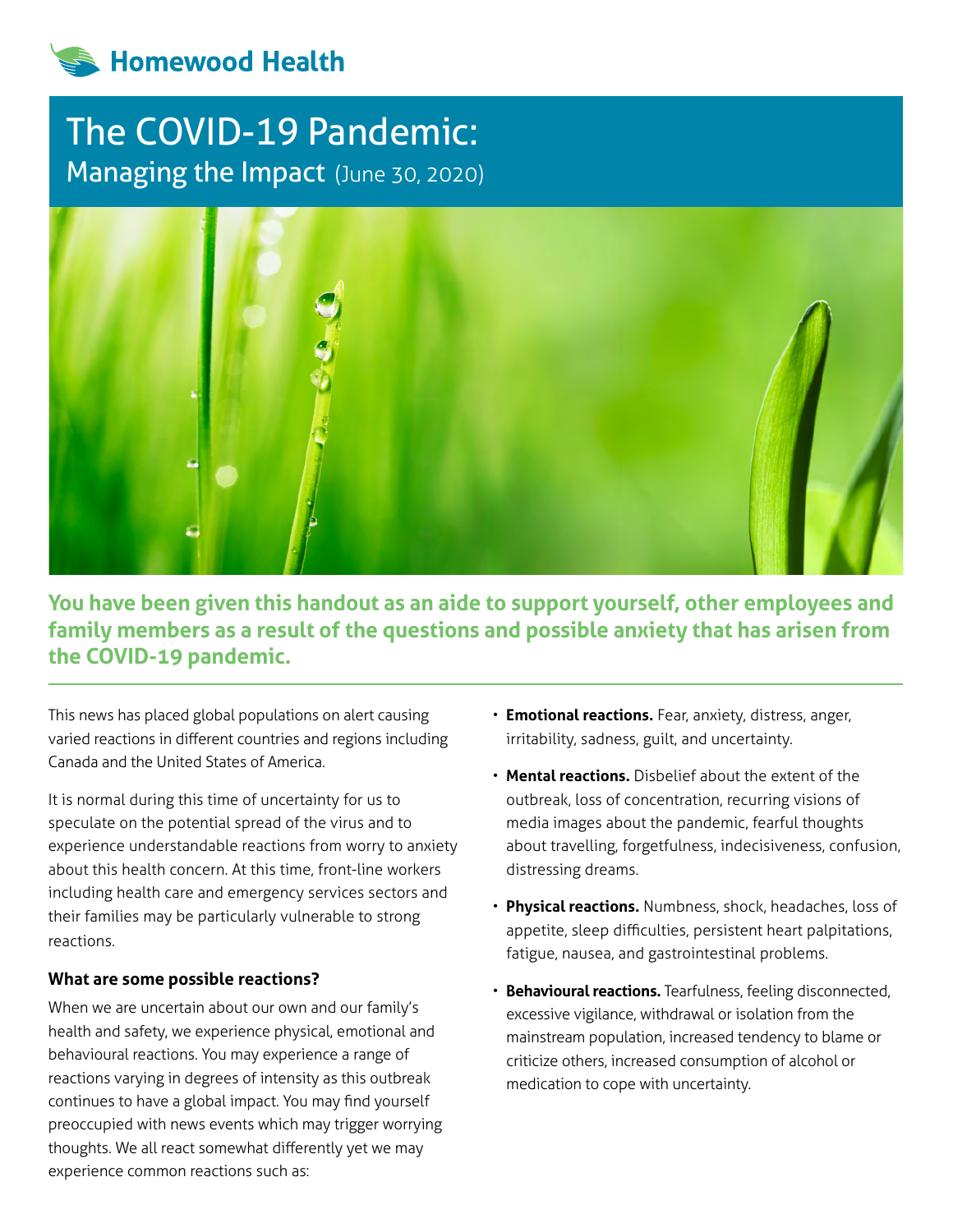# **Are these reactions "normal"?**

Absolutely. These are normal reactions that human beings experience when they are in abnormally distressing situations. Research has shown that when you acknowledge anxiety and you take care of it, anxiety will usually diminish within a few weeks. Most people recover even after acute traumatic events and they return to normal or close to normal functioning, either on their own or with the assistance of a mental health professional.

# **Do these reactions always occur after hearing news of an outbreak?**

Not always. Everyone experiences reactions in a way that is unique to themselves and their situation. If you or someone you know is in close proximity to a hotspot location, this may trigger stronger reactions to media coverage and updates. Some individuals experience delayed reactions, as a result of exposure to the news over time and this can invoke a growing sense of fear and anxiety.

# **Is there any way to avoid these types of reactions?**

You can never avoid them completely. Even individuals who are well-informed and well-prepared may experience acute stress reactions in such situations. Police officers, paramedics, first-aid workers and fire fighters can have strong stress reactions to emergency situations, despite their training and experience. Remember that these are normal reactions.

# **What can you do?**

- Pay more attention to your feelings and reactions than to the event itself.
- Don't judge or blame yourself. Don't criticize yourself for having these reactions. Be patient. Think about how you would support a friend in this situation and then treat yourself the same way.
- Try to reduce other sources of stress in your life for a while.
- Take the time to talk about your physical and emotional reactions with someone close to you like a friend, partner or loved one. You can also turn to coworkers.
- Let your family, colleagues and friends know how they could best support you during your period of stress. If they are doing something unhelpful, give yourself permission to let them know.
- Find something that helps distract you. Some people find it helpful to keep busy (leisure activities, hobbies, routine chores, warm baths, physical exercise, etc.), while others find it helpful to relax.
- Try to avoid saturation from exposure to the constant media coverage of this news.
- Take time to rest and maintain good sleep habits.
- If you find you are experiencing distressing thoughts and feeling anxious, remind yourself that most of us are safe and not affected by this disease.

# **What should you do if your stress reactions don't diminish from week to week?**

It's better not to keep the worrying thoughts and anxieties all to yourself. People close to you don't always know how to help, despite their best intentions. If these reactions have not diminished from week to week, don't hesitate to contact your Employee & Family Assistance Program to meet with a professional. If you take good care of yourself, ensuring that you obtain the support you might need, you will gradually regain your normal sense of self and resume life activities

# **For additional information on the COVID-19 pandemic here are some helpful resources:**

# Centers for Disease Control and Prevention: <https://www.cdc.gov/>

Health Canada: <https://www.canada.ca/en/health-canada.html>

World Health Organization: <https://www.who.int/>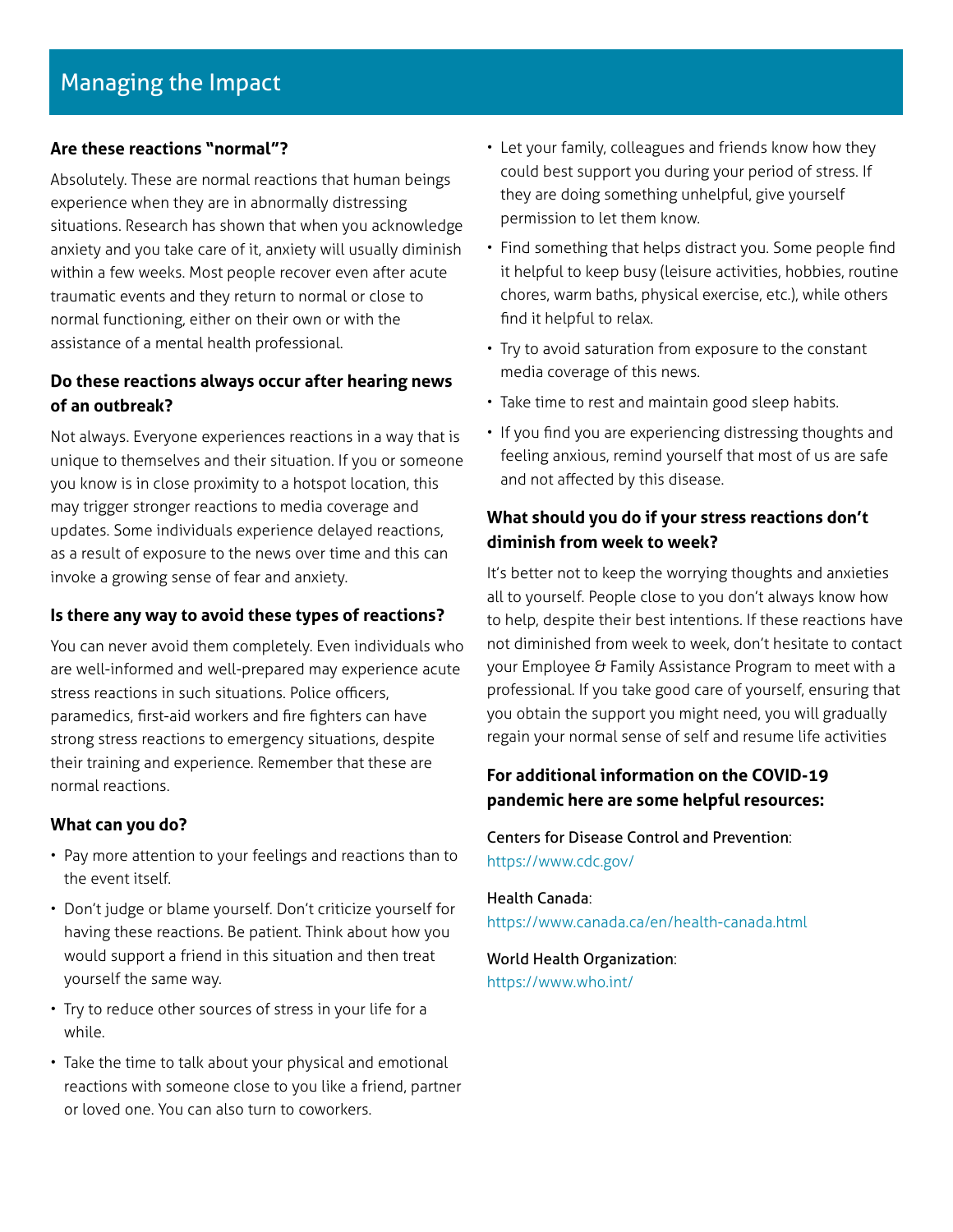# The COVID-19 Pandemic | Facts & General Information



**You have been provided this handout as an aide to support yourself, other employees and family members as a result of the questions and possible anxiety that has arisen from the COVID-19 pandemic.**

### **What is COVID-19?**

On 31 December 2019, the World Health Organization (WHO) was alerted to several cases of pneumonia in Wuhan City, Hubei Province of China. The virus did not match any other known virus. This raised concern because when a virus is new, we do not know how it affects people. One week later, on 7 January, Chinese authorities confirmed that they had identified a new virus. On 11 February 2020, the WHO officially named the disease 'COVID-19'. According to the WHO, a pandemic is declared when a new disease for which people do not have immunity spreads around the world beyond expectations.

#### **How are COVID-19 infections diagnosed?**

COVID-19 infections are diagnosed by a health care provider based on symptoms and laboratory tests. In many cases, travel history and social contact without adequate distance between persons may be important.

#### **How is COVID-19 treated?**

According to Health Canada, currently, there are no specific treatments required for most people with COVID-19

infection, as most people with common coronavirus illnesses will recover on their own. Your health care provider may recommend steps you can take to relieve symptoms.

Consult your health care provider as soon as possible if you are concerned about your symptoms or have travelled recently to a location where the COVID-19 pandemic is significantly widespread.

#### **How do I reduce the risk of infection?**

To reduce your risk of infection thoroughly wash your hands with soap and water or alcohol-based rub; cover your nose and mouth when coughing and sneezing with a tissue or flexed elbow; avoid close contact with anyone with cold or flu-like symptoms; thoroughly cook meat and eggs and have no unprotected contact with live wild animals. The Government of Canada has issued an official global travel advisory, recommending avoidance of all non-essential travel outside Canada until further notice.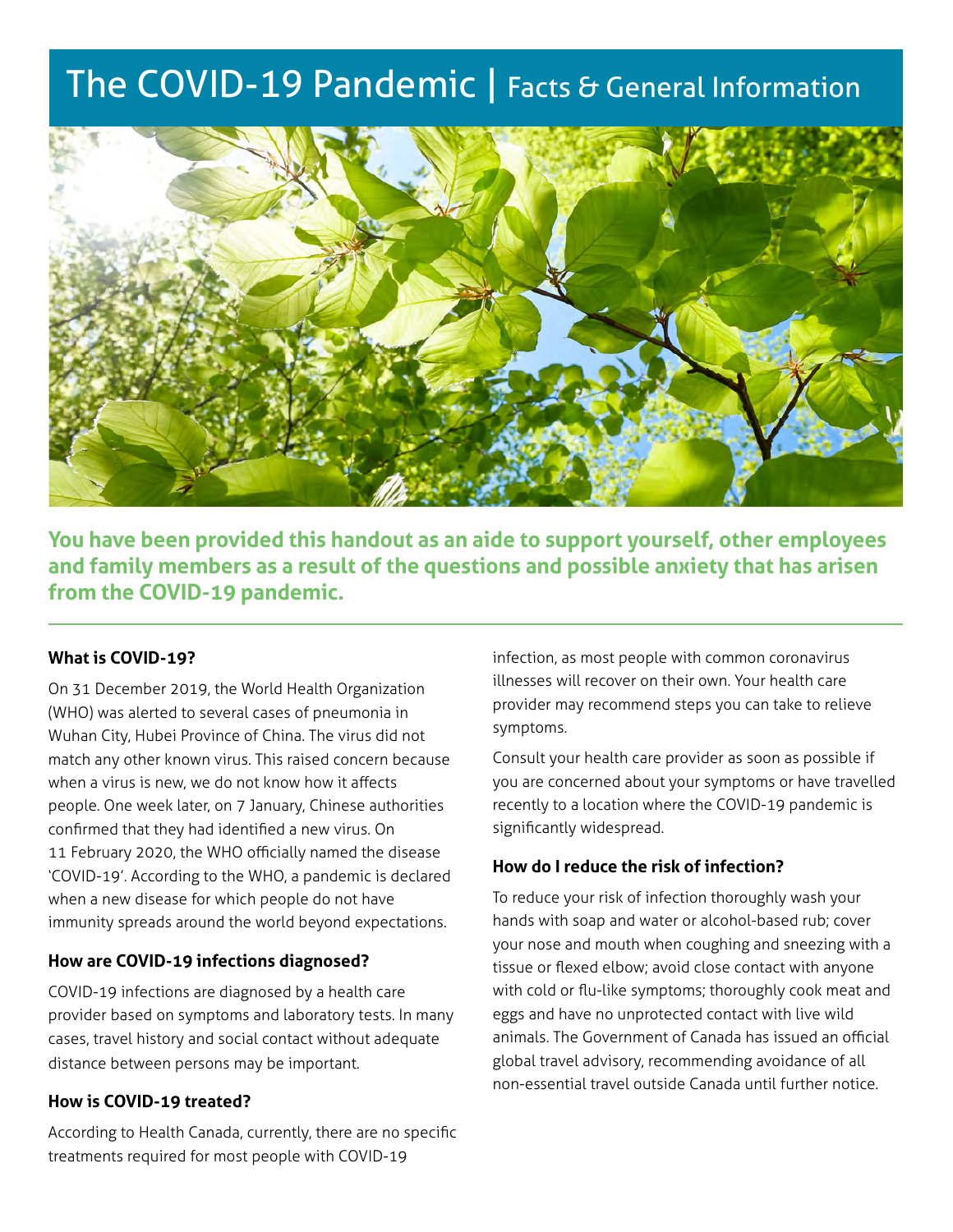# **What is physical distancing? How does it help?**

Previously referred to as social distancing, the concept and term have been updated to physical distancing. Physical distancing measures are a way to minimize the transmission of COVID-19 within communities. This means minimizing close contact with others during the pandemic. Physical distancing measures increase the physical space between people to slow the spread of the virus. Examples include working from home where possible, school closures and the postponement or cancellation of mass gathering events, such as sporting or entertainment events, conferences and religious ceremonies. This in turn lessens the burden on public healthcare systems as the virus is easily spread in densely populated areas. Various provinces had previously enacted laws under the Emergency Management and Civil Protection Act, which included fines for those violating distancing and gathering restrictions. Although many jurisdictions have started to ease restrictions, many still have limits on the number of persons allowed to assemble together. Please remember: staying socially connected is truly imperative to everyone's mental health, particularly in this time of physical distancing. Virtually check on your family members, friends and colleagues to see how we are all coping throughout this stressful time.

# **The WHO have posted the following quick tips on how to best protect yourself from risk of infection:1**

- 1. Wash your hands frequently Washing your hands with soap and water or using alcohol-based hand rub kills viruses that may be on your hands.
- 2. Maintain physical distancing When someone coughs or sneezes they emit small liquid droplets from their nose or mouth which may contain virus. If you are too close, you may breathe in the droplets.
- 3. Avoid touching eyes, nose and mouth. Hands touch many surfaces and can pick up viruses. Once contaminated, hands can transfer the virus to your eyes, nose or mouth. From there, the virus can enter your body and can make you sick.
- 4. Practice respiratory hygiene. Droplets spread the virus. By covering your mouth and

nose with your bent elbow or tissue when you cough or sneeze, you protect the people around you from viruses such as cold, flu and COVID-19.

5. If you have fever, cough and difficulty breathing, seek medical care early. National and local authorities will have the most up to date information on the situation in your area. Calling in advance will allow your health care provider to quickly direct you to the right health facility. This will also protect you and help prevent spread of viruses and other infections.

#### **How is Canada monitoring the situation?**

The Public Health Agency of Canada is working with international partners, including the World Health Organization, to actively monitor the situation. Canada's Chief Public Health Officer is in close contact with provincial and territorial Chief Medical Officers of Health to ensure best practice guidelines are communicated and where possible implemented to rapidly identify and manage COVID-19 and further risk or spread of infection.2

As of 20 March 2020, the Government of Canada implemented several measures to control our borders including closing the U.S. and Canadian border to all nonessential travel. Additionally, international flights are being directed to four primary airports including Calgary, Montreal, Toronto and Vancouver international. The Canadian Government has closed the U.S. and Canadian border to all non-essential travel effective Saturday 21 March 2020.

As travel restriction ease, Canada's four largest airports; Toronto, Montreal, Calgary and Vancouver will begin fever checks for domestic passengers by the end of July. International temperature checks will begin by the end of June, and all remaining Canadian airports will begin temperature checks by the end of September.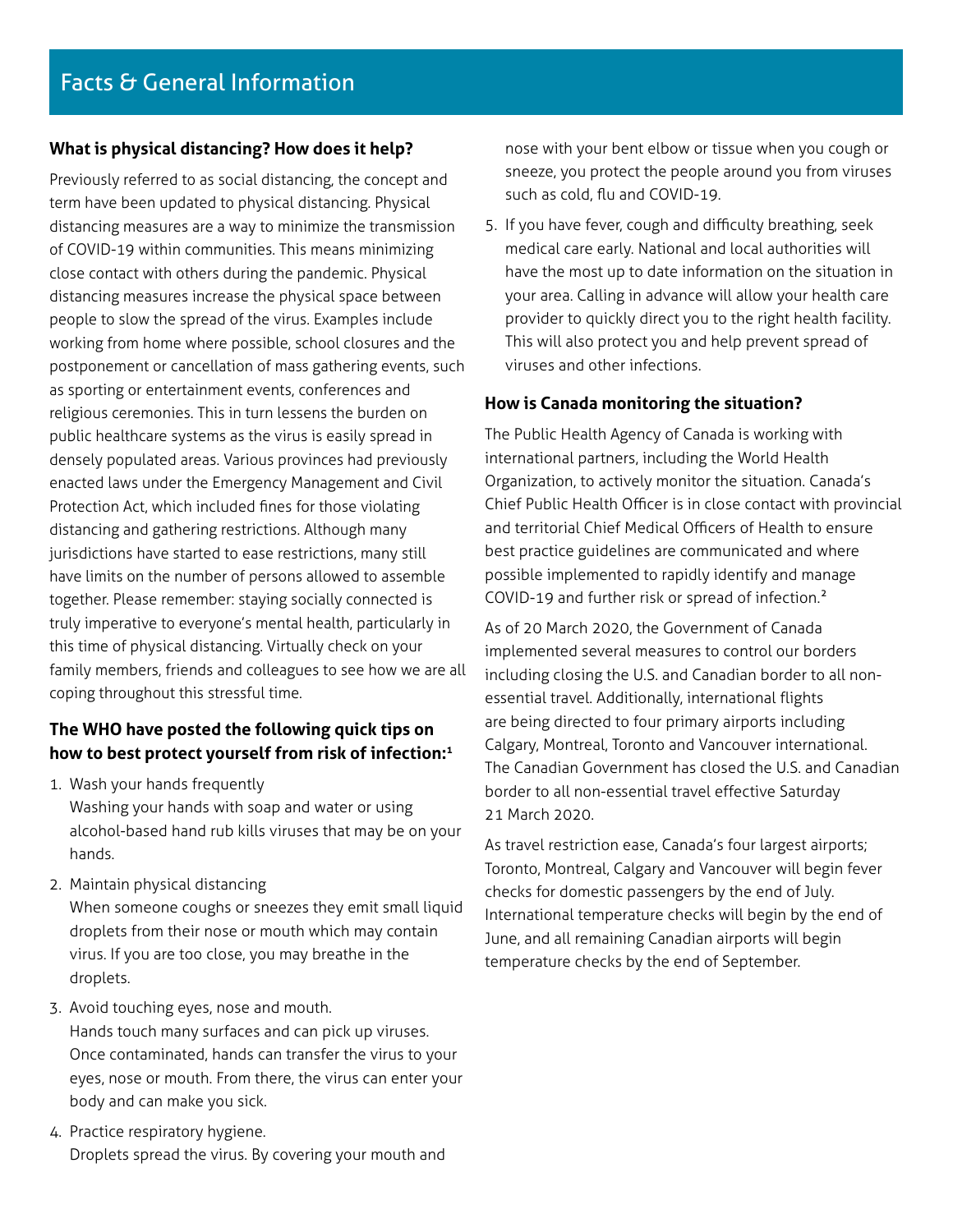Federal and provincial governments have implemented regulations for non-essential businesses and extended school closures. Many schools districts across the country have announced they will remain closed until the beginning of the next school year in September 2020. For up to date information please check your provincial government websites, or the following federal website:

# [https://www.canada.ca/en/public-health/services/diseases/](https://www.canada.ca/en/public-health/services/diseases/coronavirus-disease-covid-19.html) [coronavirus-disease-covid-19.html](https://www.canada.ca/en/public-health/services/diseases/coronavirus-disease-covid-19.html)

The Government of Canada has also introduced several economic and financial plans to support those directly impacted by the COVID-19 pandemic. For detailed information on Canada's economic recovery plan, please check the following website:

# [https://www.canada.ca/en/department-finance/economic](https://www.canada.ca/en/department-finance/economic-response-plan.html)[response-plan.html](https://www.canada.ca/en/department-finance/economic-response-plan.html)

### **Wellness Together Canada**

During these complicated times, it is critical that Canadians obtain reliable information and access to mental health, addiction and well-being support services.

On April 15th, 2020, Health Canada launched the Wellness Together Canada portal, providing direct access to peer support workers, social workers, psychologists and other professional care providers for all Canadians.

On June 15<sup>th</sup>, 2020, Wellness Together Canada launched a national awareness campaign called #Take That Step. The campaign serves as a reminder that free support for mental health and substance use is available to all ages through the online Wellness Together Canada platform.

Homewood Health is proud to be a key contributor. If you know someone struggling and requiring support during this difficult time, please share the link below.

#### <https://ca.portal.gs/?lang=en-ca>

There is growing concern that people in need of care not related to COVID-19 are avoiding hospitals. Please seek help when needed, if you are apprehensive, call ahead for guidance.

As pandemic protocols remain in effect, grocery stores and supermarkets have been classified as essential businesses. Grocery chains and independently owned supermarkets

have taken unprecedented steps to keep both customers and employees safe. Many locations are now operating with reduced hours to ensure cleaning and sanitation efforts continue with greater frequency. Additionally, floor stickers have been added to maintain distance requirements at checkout and limits placed on the number of customers permitted inside the stores at any given time. Consumers are asked to shop only when necessary and where possible limit trips to once a week, designating one family member to shopping duties. Several chains have reserved the first hour of daily operation exclusively for senior citizens and those who requiring physical assistance or support. Remember to continue diligent efforts with your hand hygiene during and after shopping.

All levels of government are monitoring infection rates as provinces begin to assess when and how to lift pandemic restrictions on businesses and social practices. The following article provides provincial summaries and links identifying what restrictions have been lifted and those that remain in effect.

### [https://www.ctvnews.ca/health/coronavirus/where-each](https://www.ctvnews.ca/health/coronavirus/where-each-province-and-territory-stands-with-reopening-1.)[province-and-territory-stands-with-reopening-1.4913652](https://www.ctvnews.ca/health/coronavirus/where-each-province-and-territory-stands-with-reopening-1.)

Provinces and territories across Canada have started and implemented initial plans to support the re-opening of business and the easing of social restrictions. A brief summary of re-opening plans per province can be found here:

# [https://nationalpost.com/news/canada/reopening-canada](https://nationalpost.com/news/canada/reopening-canada-provinces-ontario-quebec-saskatchewan-alberta)[provinces-ontario-quebec-saskatchewan-alberta](https://nationalpost.com/news/canada/reopening-canada-provinces-ontario-quebec-saskatchewan-alberta)

As we re-open slowly and in stages, it is important that we remember to follow regulations and guidelines that have been put into place. As temperatures rise and summer activities and routines begin, we must remain diligent with physical distancing and follow provincial gathering mandates. Federal and provincial governments along with health authorities have started re-opening strategies for businesses. Given our unique considerations, including physical, mental and social perspectives, the links below summarize key information at provincial and territorial levels and are meant to be used as general guidelines.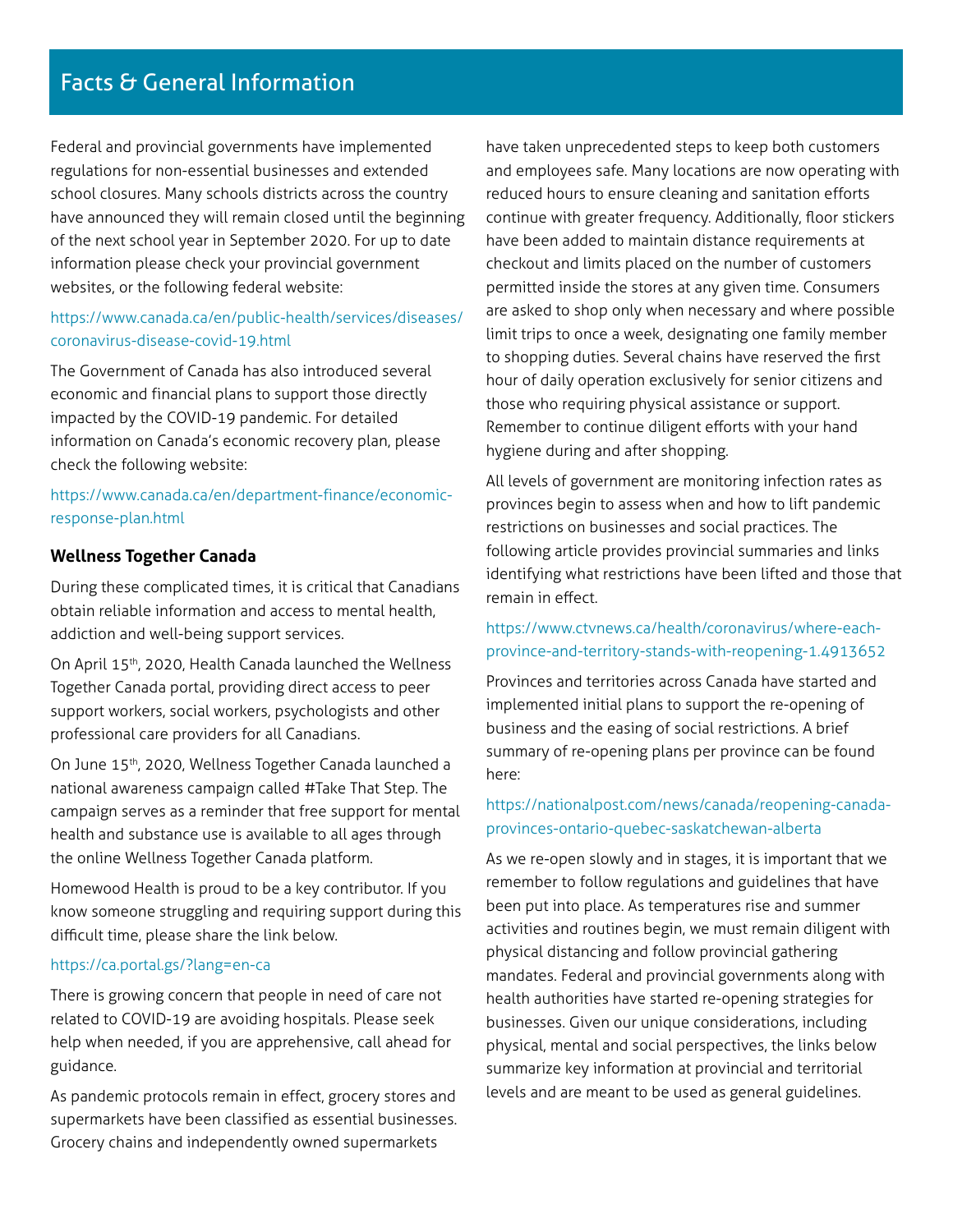# Facts & General Information

| <b>Province</b>              | <b>More information</b>                                                                                                                                                                                                                                |
|------------------------------|--------------------------------------------------------------------------------------------------------------------------------------------------------------------------------------------------------------------------------------------------------|
| <b>Alberta</b>               | https://www.alberta.ca/assets/documents/covid-19-workplace-guidance-for-business-<br>owners.pdf                                                                                                                                                        |
| <b>British Columbia</b>      | https://www2.gov.bc.ca/gov/content/safety/emergency-preparedness-<br>response-recovery/covid-19-provincial-support/bc-restart-plan                                                                                                                     |
| <b>Manitoba</b>              | https://www.gov.mb.ca/covid19/infomanitobans/print,workplaces.html                                                                                                                                                                                     |
| <b>New Brunswick</b>         | https://www2.gnb.ca/content/dam/gnb/Departments/eco-bce/Promo/covid-19/covid-op-<br>plan-guide.pdf                                                                                                                                                     |
| <b>Newfoundland</b>          | https://www.gov.nl.ca/covid-19/files/Physical-Distancing-for-Businesses.pdf                                                                                                                                                                            |
| <b>Nova Scotia</b>           | https://novascotia.ca/coronavirus/occupational-health-and-safety/                                                                                                                                                                                      |
| <b>Ontario</b>               | https://news.ontario.ca/opo/en/2020/04/ontario-providing-employers-<br>with-workplace-safety-guidelines.html                                                                                                                                           |
| <b>Prince Edward Island</b>  | https://www.princeedwardisland.ca/en/topic/business-0                                                                                                                                                                                                  |
| <b>Quebec</b>                | https://www.quebec.ca/en/health/health-issues/a-z/2019-coronavirus/<br>answers-questions-coronavirus-covid19/employers-workers-covid-19/                                                                                                               |
| <b>Saskatchewan</b>          | https://www.saskatchewan.ca/government/health-care-administration-and-<br>provider-resources/treatment-procedures-and-guidelines/emerging-public-<br>health-issues/2019-novel-coronavirus/re-open-saskatchewan-plan/<br>covid-19-workplace-information |
| <b>Nunavut</b>               | https://www.gov.nu.ca/health/information/covid-19-novel-coronavirus                                                                                                                                                                                    |
| <b>Northwest Territories</b> | https://www.gov.nt.ca/covid-19/en/services/employers-employees/<br>health-advice-employers-and-businesses                                                                                                                                              |
| <b>Yukon</b>                 | https://yukon.ca/sites/yukon.ca/files/eco/eco-guidelines-delivery-critical-<br>essential-other-services-covid-19-may-8-2020-final.pdf                                                                                                                  |